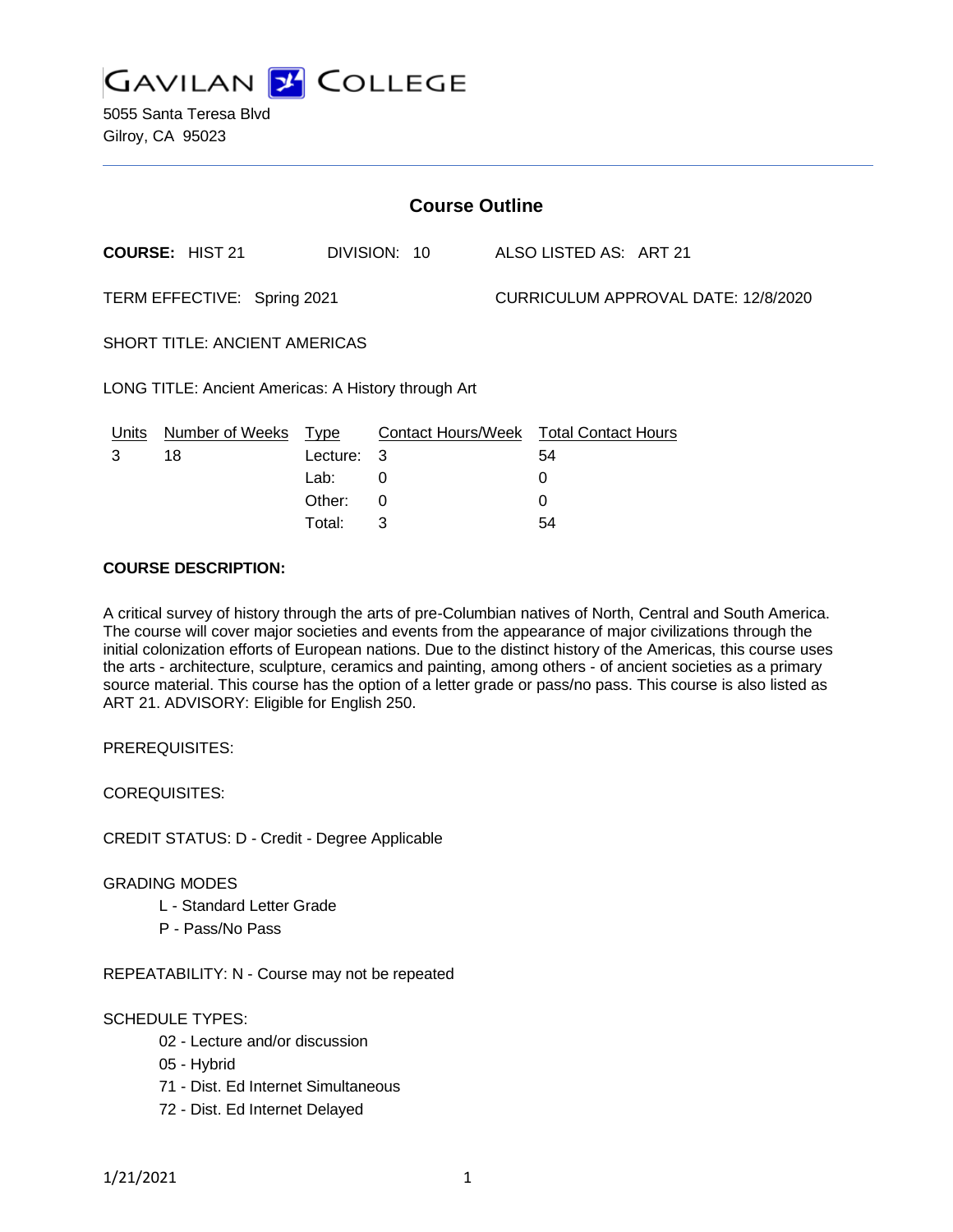### **STUDENT LEARNING OUTCOMES:**

1. Identify and describe the role Art has played in the development of ancient civilizations of the Americas. Outline range of cultures and art forms.

Measure of assessment: projects, exercises, performance, demonstration, homework, labwork, critique and presentation

2. Recognize and identify examples of major architecture, artisan goods, painting and sculpture noting contributions of the major cultures and eras.

Measure of assessment: projects, exercises, performance, demonstration, homework, labwork, critique and presentation

3. Denote social, economic and political structures as interpreted by scholars reflected in limited remains of indigenous peoples of the Americas.

Measure of assessment: projects, exercises, performance, demonstration, homework, labwork, critique and presentation

4. Interpret and demonstrate the historical, philosophical, and technical contributions of various cultures. Explain and analyze how and where cultures were influenced by others, and distinguish from distinct cultural practices.

Measure of assessment: projects, exercises, performance, demonstration, homework, labwork, critique and presentation

Year assessed, or planned year of assessment: 2018

Semester: Spring

This SLO addresses cultural diversity: true

Cultural Diversity:

Interpret and demonstrate the historical, philosophical, and technical contributions of various cultures. Explain and analyze how and where cultures were influenced by others, and distinguish from distinct cultural practices.

### **CONTENT, STUDENT PERFORMANCE OBJECTIVES, OUT-OF-CLASS ASSIGNMENTS**

Curriculum Approval Date: 12/8/2020

### **DE MODIFICATION ONLY**

WEEK 1 3 HOURS

LECTURE: General introduction to the role Art has played in the

development of ancient civilizations of the Americas. Outline range of

cultures and art forms for class.

OUT OF CLASS ASSIGNMENT: Read and analyze- reading assignment

STUDENT PERFORMANCE OBJECTIVES: Using quizzes, and/or short writing

assignments

students will analyze how art, archaeology, and history as

disciplines overlap. Describe and identify key elements of composition,

content, materials and processes; evaluate cultural

definitions of art,

as well as cultural use of art as a formal language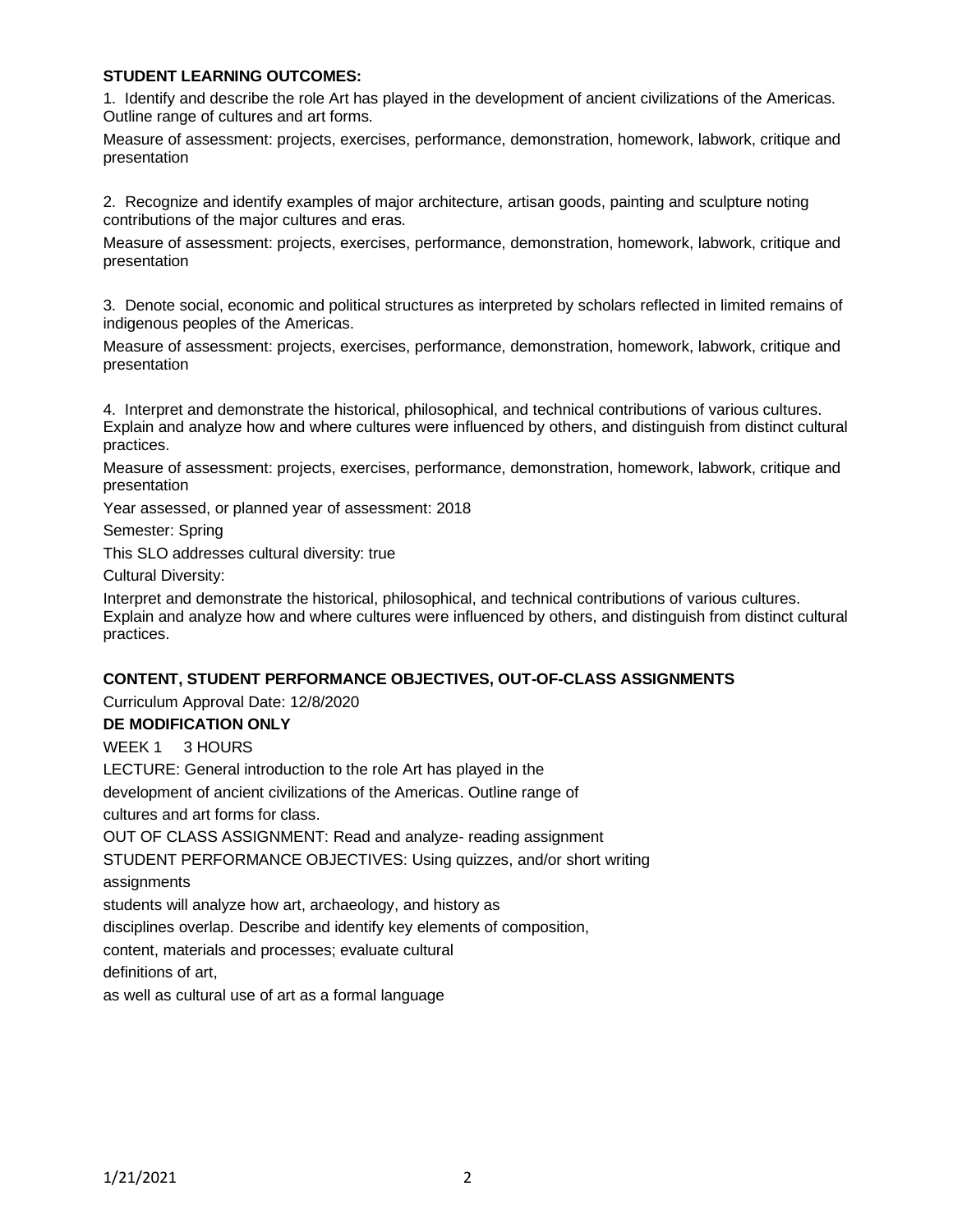# WEEK 2-4 9 HOURS

LECTURE: Review of major

classic era civilizations of Mesoamerica,

including Olmec and Maya. Discuss concept of time and how society fit within it. Discuss Olmec interest in rendering the body, and note the range of phenotypes that appear in their art. Introduce the Ballcourt as performance art and religious ceremony. Show the use of this practice across various societies thus demonstrating cross fertilization of art, politics and religion across cultures. General introduction to the role Art has played in the development of ancient civilizations of the Americas. Outline the range of cultures and art

forms for to be covered in this class.

OUT OF CLASS ASSIGNMENT: Reading/analyze assignment

STUDENT PERFORMANCE OBJECTIVE: Using quizzes and/or short writing assignments

describe how art found in excavation sites provides key

source in our struggles to understand these ancient societies. Outline and evaluate similarities between distinct societies, thus

demonstrating acculturation process; evaluate unique features of

differing cultures, demonstrating varying understanding and stresses of each society.

#### WEEK 5-7 9 HOURS

LECTURE: Review of Teothihuacan, Tula, and societies of Nayarit,

Jalisco and Colima of West Mexico. Discuss

social, political, and

economic structures, and the influence of each as judged in the

evidence left in art and architecture.

### OUT OF CLASS

ASSIGNMENT: Read and analyze - reading assignments

STUDENT PERFORMANCE OBJECTIVES: Using quizzes and short writing

assignments outline and analyze similarities between distinct

societies, thus demonstrating acculturation process; evaluate unique

features of differing

cultures, demonstrating varying understanding and

stresses of each society.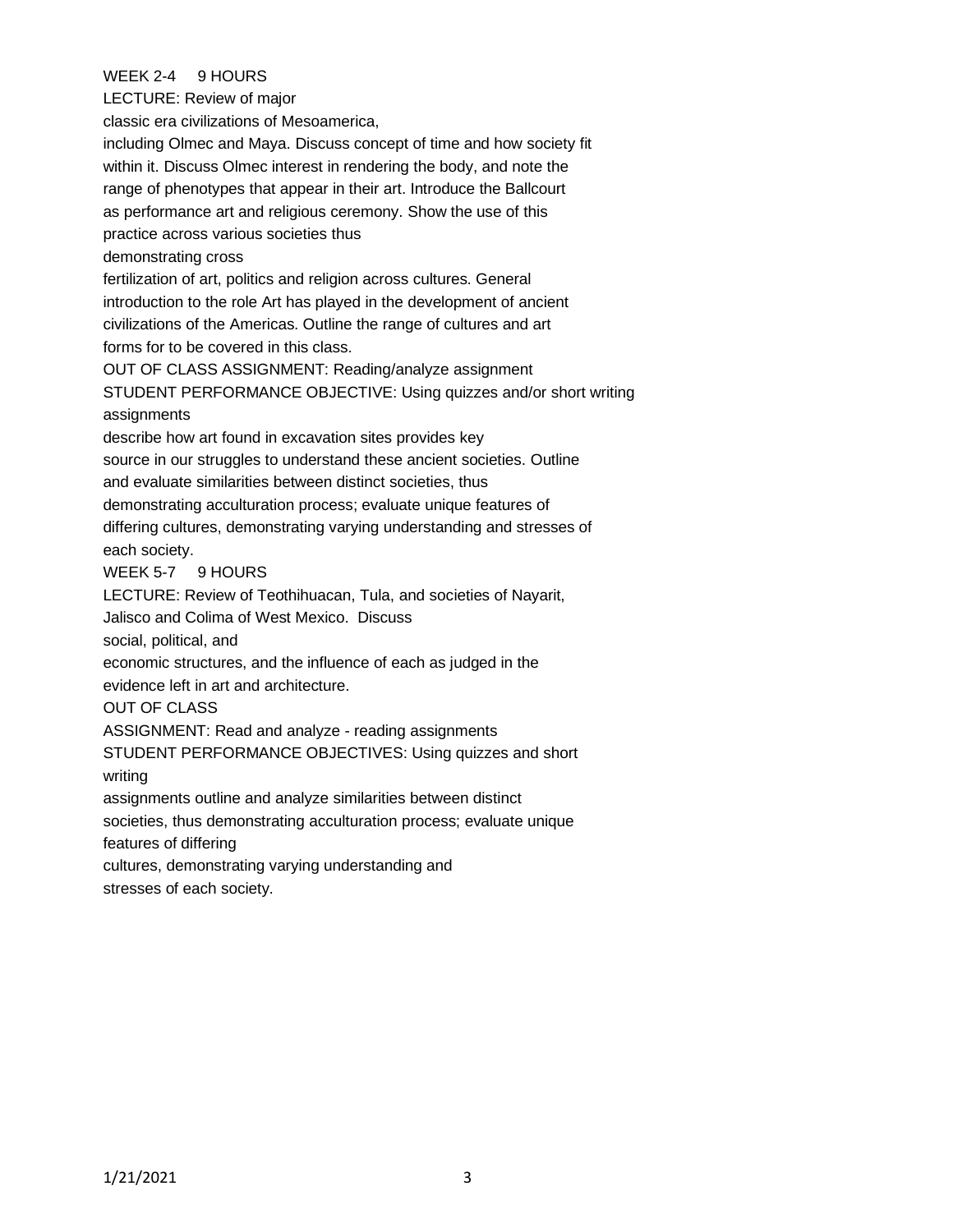# WEEK 8-10 9 HOURS

LECTURE: Tenochtitlan, capital of the Azteca: review where the Aztec placed in the pantheon of Mesoamerican cultures. Examination of the influences of Teotihuacan and Tula on Aztec cosmology, political and trade systems. Evaluation of how art, artisan goods and architecture fill the void left after Spaniards attempted to erase Aztec history. OUT OF CLASS ASSIGNMENT: Read/analyze reading assignments STUDENT PERFORMANCE OBJECTIVES: Using quizzes and/or short writing assignments identify, describe and analyze how Azteca synthesized dominant aspects of earlier societies in their region, thus demonstrating acculturation process; evaluate how the cosmology and politics played into the weaknesses that were to be exploited by Europeans. WEEK 11-12 9 HOURS LECTURE: Introduction to the Andes and its civilizations. Review of various early civilizations including Nazca, Tiahuancaco and Huari and their understanding of cosmic order and space. Examination of successive civilizations: Los Moches, Chimu and the Inca. Review of alternating use of portraiture and humor in the earlier and its disappearance in the latter. OUT OF CLASS ASSIGNMENT: Read/analyze: reading assignments STUDENT PERFORMANCE OBJECTIVES: Using quizzes and/or short writing assignments compare and contrast South American societies with Mesoamerican. Analyze similarities and differences between distinct societies, thus demonstrating acculturation process; evaluate unique features of differing cultures, demonstrating varying understanding and

stresses of each society.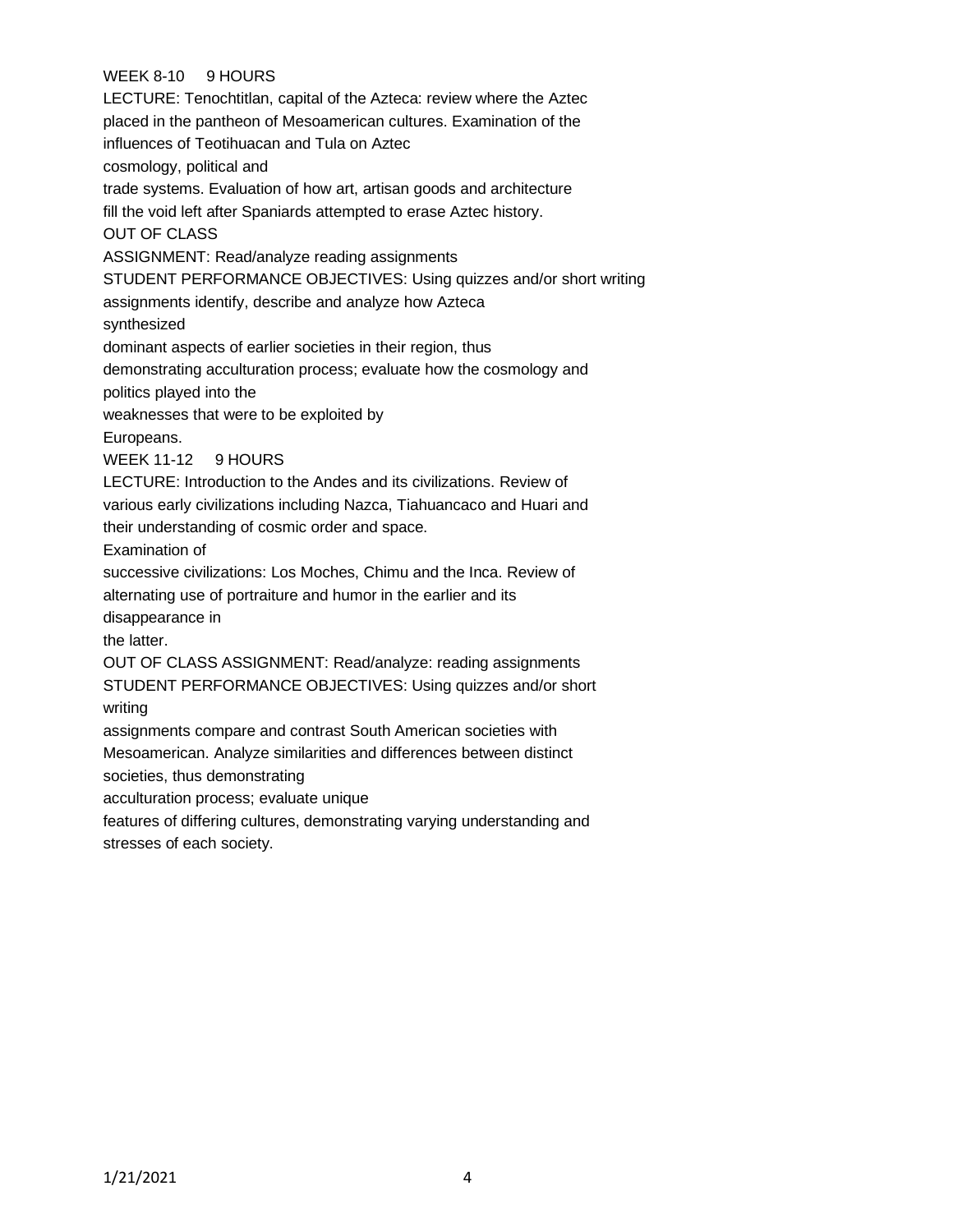# WEEK 13,14 6 HOURS

LECTURE: Introduction to the indigenous people of North American; review of Woodlands and Mississippian Cultures. Discuss clan, community, political structure, and art as central artifact. Identify and analyze cosmology, dreams and vision quest, shamanism and art as part of the public celebration of power and legacy. OUT OF CLASS ASSIGNMENT: Read/analyze: reading assignments STUDENT PERFORMANCE OBJECTIVES: Using quizzes and/or short writing assignments compare and contrast North American societies with Mesoamerican and South American empires. Analyze similarities and differences between distinct societies, thus demonstrating acculturation process; evaluate unique features of differing cultures, demonstrating varying understanding and stresses of each society. WEEK 15-17 9 HOURS LECTURE: Western, Southwest and Northwest Coastal Cultures, to include Great Plains, California and Great Basin, Anasazi, Pueblo and Pacific Northwest peoples. Review Great Plains region as an artistic and cultural crossroads in North America. Examine regional difference in nomadic peoples of California and Great Basin. Review the Pueblo and their ancient ancestors. Evaluate Northwestern people's shamanism as reflected in oral tradition; the potlatch; and totemic art and tribal linage. OUT OF CLASS ASSIGNMENT: Read/analyze: reading assignments STUDENT PERFORMANCE OBJECTIVES: Using quizzes and/or short writing assignments compare and contrast Mississippian and Woodlands societies with other regions of North America. Analyze similarities and differences between distinct societies, thus demonstrating acculturation process; evaluate unique features of differing cultures, demonstrating varying understanding and stresses of each society. WEEK 18 2 HOURS Final Exam and/or Project Due ASSIGNMENTS:

### **METHODS OF INSTRUCTION:**

Library materials, lectures, text assignments, slides, videos, Internet, DVD and additional sources.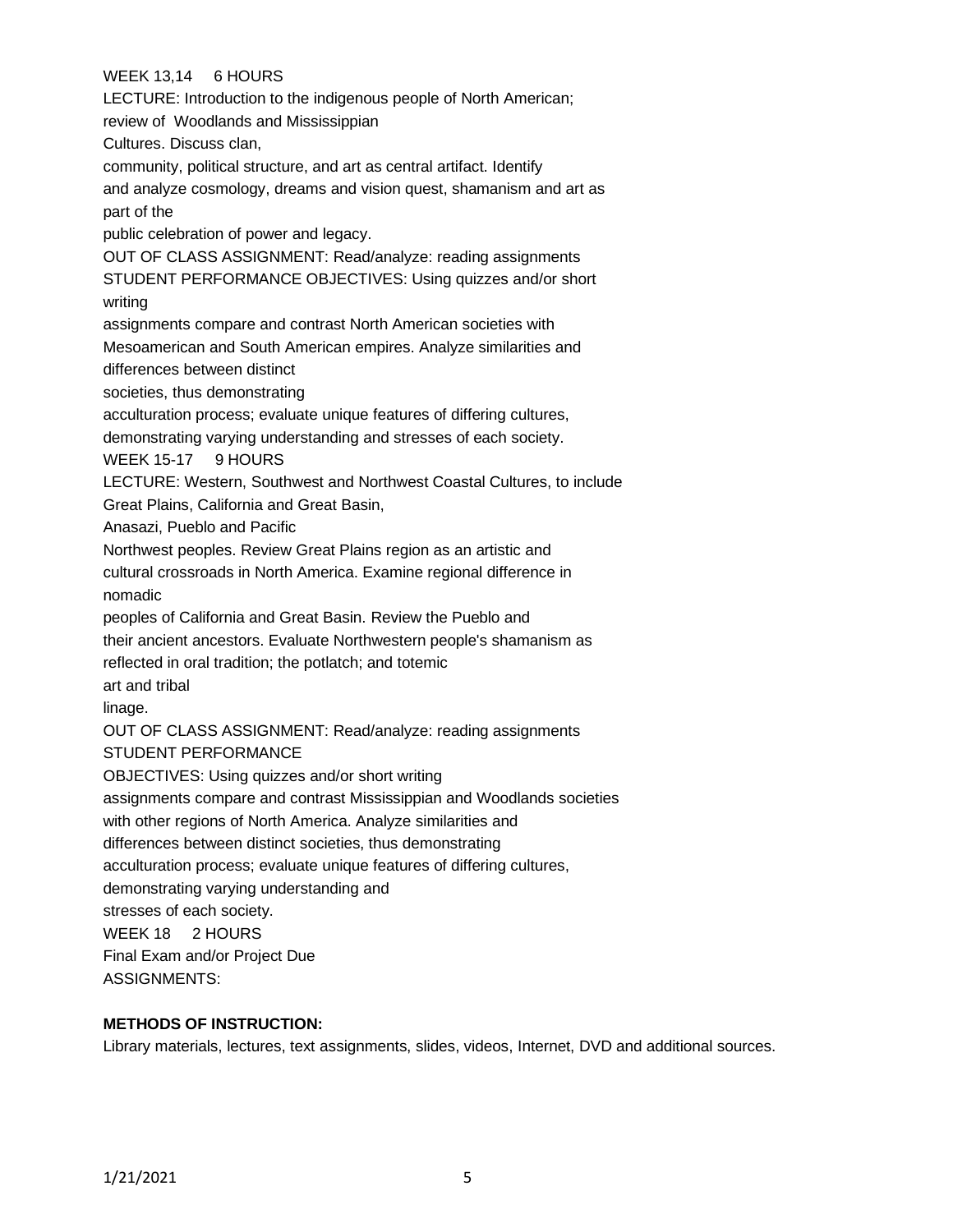# **METHODS OF EVALUATION:**

Writing assignments Percent of total grade: 30.00 % Writing assignments: 30% - 50% Written homework Reading reports Essay exams Term papers Problem-solving assignments Percent of total grade: 20.00 % Problem-solving demonstrations: 20% - 40% Quizzes Exams Objective examinations Percent of total grade: 20.00 % Objective examinations: 20% - 40% Multiple choice Matching items

# **REPRESENTATIVE TEXTBOOKS:**

Required Representative Textbooks Janet Catherine Berlo and Ruth B. Phillips. Native North American Art, 2nd edition. New York: Oxford University Press ,2015. Reading Level of Text, Grade: 14 Verified by: publisher Mary Ellen Miller. The Art of Mesoamerica: from Olmec to Aztec, 5th Ed. New York: Thames and Hudson,,2012. Reading Level of Text, Grade: Reading level of text: 13+ grade Verified by: Verified by:a. rosette Rebecca R. Stone. Art of the Andes: from Chavin to Inca, 3rd edition. New York: Thames & Hudson,2012.